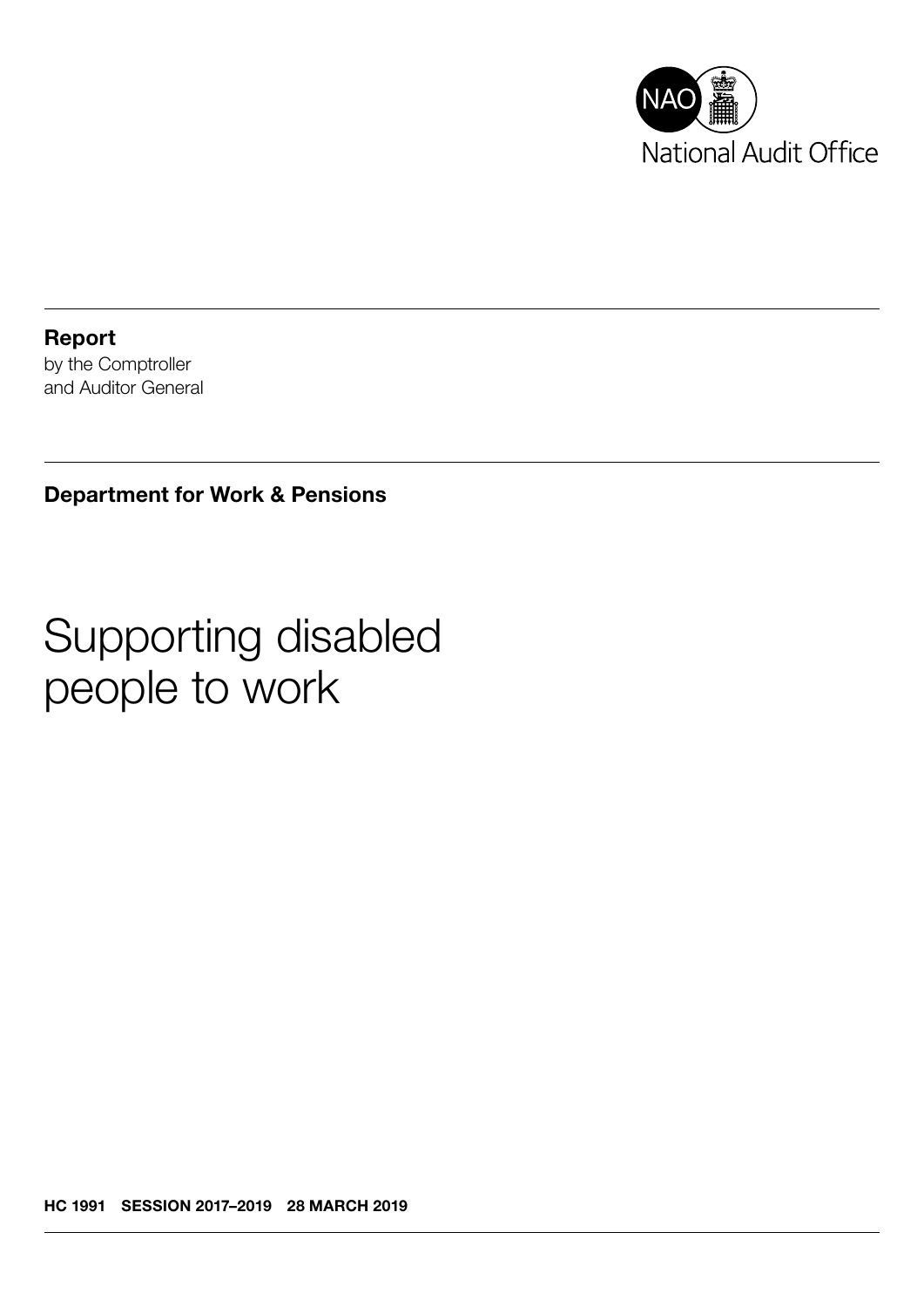## Key facts

## 7.6m

disabled people of working age (16-64) in the UK in the final quarter of 2018

increase in the number of disabled people the government wants to see in employment by 2027, compared to 2017

1m

930,000

increase in the number of disabled people in employment over the five years from 2013 to 2018

| 30 percentage<br>points | is the disability employment 'gap' between the employment rate<br>for disabled people (51.5%) and non-disabled people (81.7%) in<br>the final quarter of 2018                                                                                                     |
|-------------------------|-------------------------------------------------------------------------------------------------------------------------------------------------------------------------------------------------------------------------------------------------------------------|
| Around<br>2.4 million   | people claiming out-of-work incapacity benefits or Universal<br>Credit equivalents as at May 2018                                                                                                                                                                 |
| At least 600,000        | people claiming Employment and Support Allowance or<br>Universal Credit equivalents, or those claiming Jobseeker's<br>Allowance with a self-reported disability, that the Department<br>expects to seek work or undertake work-related activity as<br>at May 2018 |
| £386 million            | is the amount the Department spent on employment support<br>programmes and jobcentre-based support for disabled people<br>in 2017-18                                                                                                                              |
| Around<br>£15 billion   | is the amount spent on working-age incapacity benefits in 2017-18                                                                                                                                                                                                 |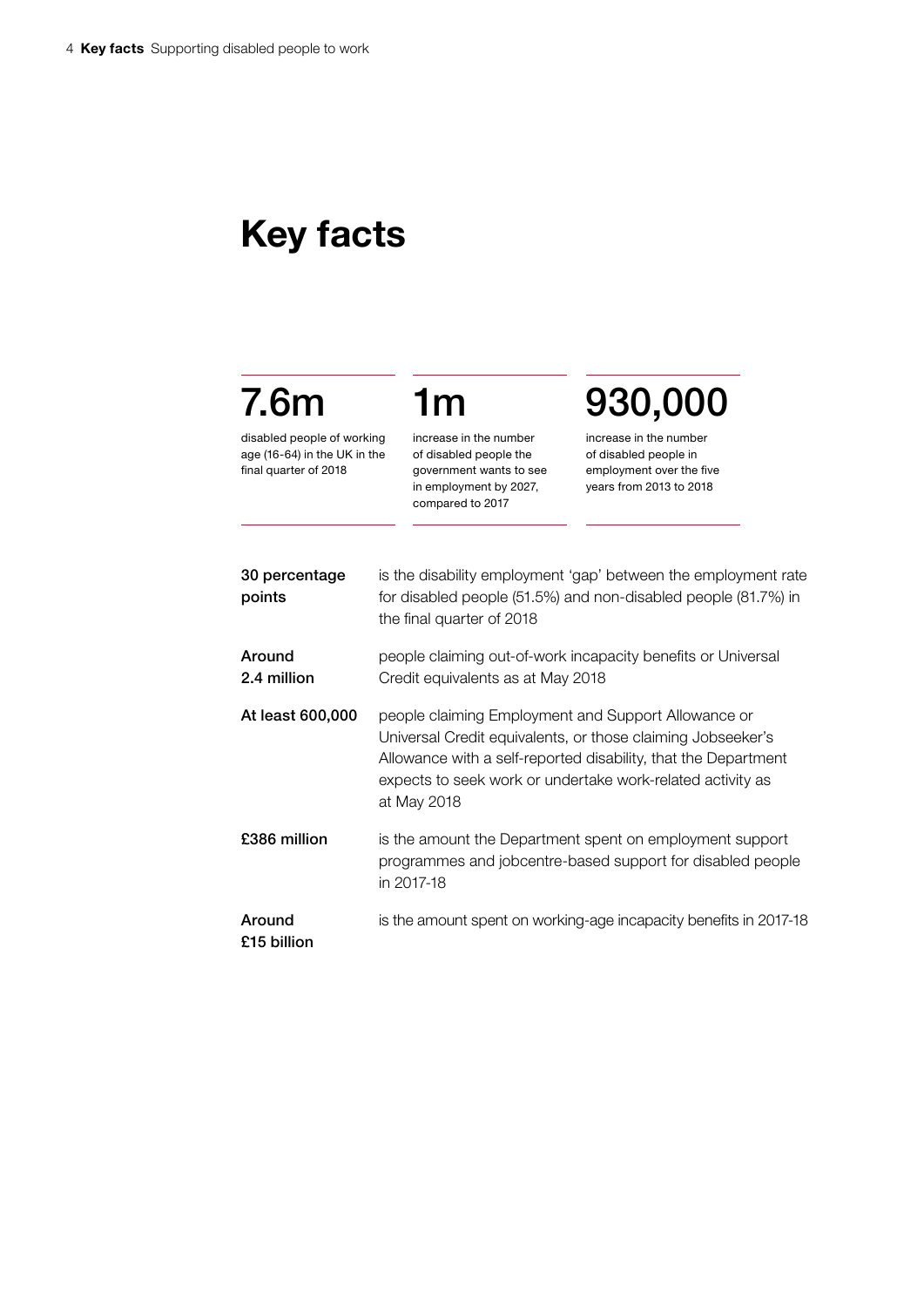### Summary

1 Some 7.6 million working-age people in the UK identify as disabled. Although the number of disabled people who are employed is rising, disability and long-term health problems continue to be associated with greater poverty, lower educational attainment and reduced access to work. Only 51.5% of disabled people are in work, compared with around 81.7% of non-disabled people. Some disabled people – including those with some mental health conditions and learning disabilities – are even less likely to be in work.

2 This report evaluates the government's progress in reducing the disadvantages that disabled people and people with health problems face in getting and keeping jobs. The government believes people who want to work should be supported to do so. It also recognises that some disabled people are less likely to be able to work and that it would not be appropriate to expect everyone who is found less fit for work to seek employment.

3 In 2017, the government set a goal to see 1 million more disabled people in work in the 10 years to 2027. The Department for Work & Pensions (the Department) and the Department of Health & Social Care also produced a command paper, *Improving Lives*, to support this. This set out activity across health, welfare, employment and wider partnership settings. The government considers that helping people into work will benefit them through increased income, better life chances and better health, and that this will save public money. It estimates that a 1% fall in the incapacity benefits caseload would save £240 million a year. It advocates the 'social model' of disability, which views disability in terms of the social barriers that create disadvantage for disabled people, rather than the underlying condition. It views its role as working with disabled people, employers, service providers and others to overcome those barriers.

4 This report is about the Department's support to help disabled people overcome barriers to work. We use the term 'disabled people' to mean people whose disability or long-term health problems have an effect on their ability to get or keep jobs.

- 5 The Department has two key roles:
- assessing disabled people's entitlement to both work-related and disability-related benefits and administering benefits accurately to ensure people receive the benefits to which they are entitled; and
- providing employment support, through coaching and training provided directly through its network of jobcentres and through external providers; making grants to help people stay in work; and encouraging employers to be more confident about employing disabled people. It spent £386 million on this in 2017-18.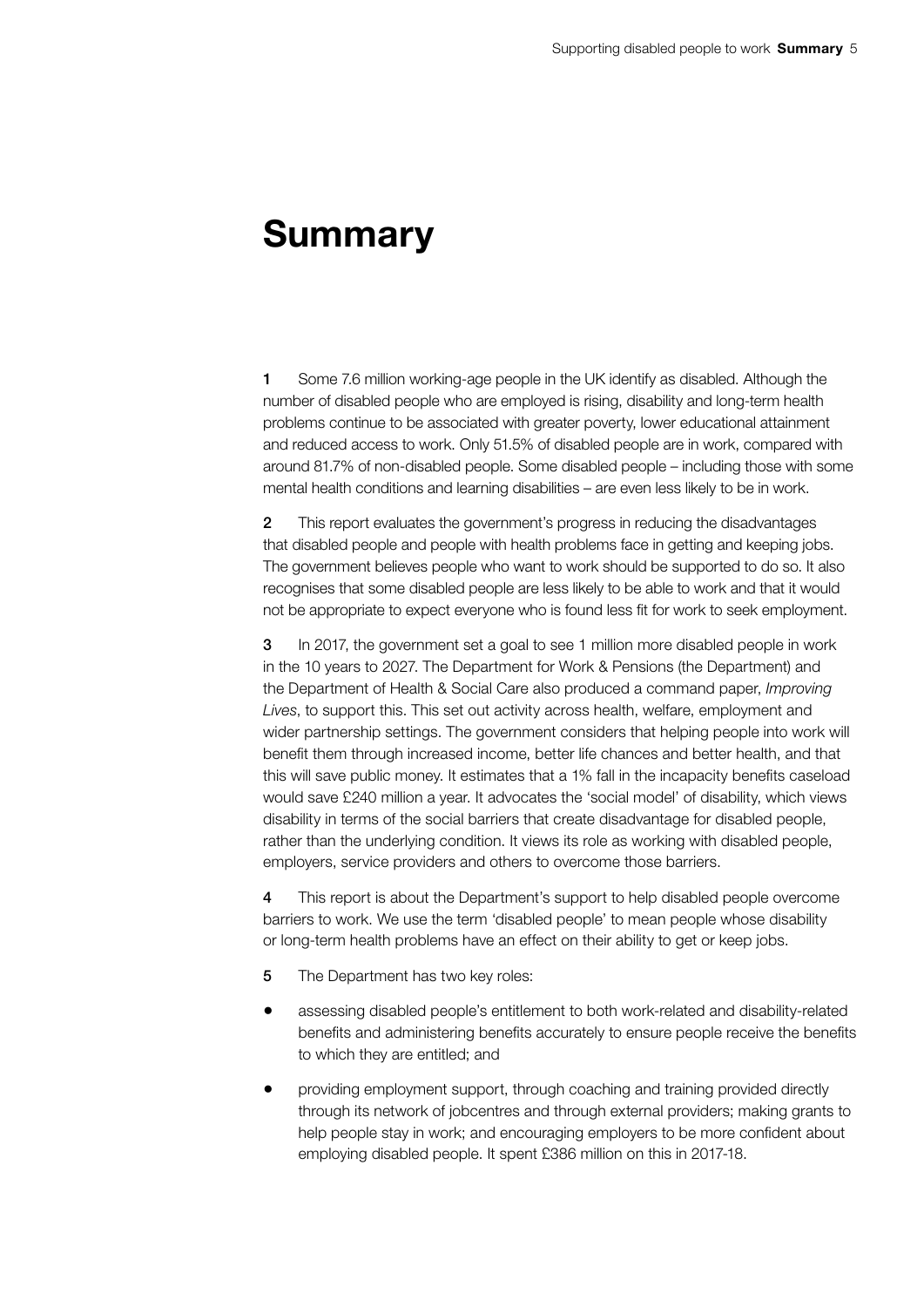6 This report focuses on the Department's employment support role. It examines the Department's:

- strategy, working across government, for supporting disabled people to work, and what is currently being achieved (Part One);
- employment support programmes for disabled people and its approach to developing the evidence base (Part Two); and
- efforts to improve the way it engages with disabled people in jobcentres (Part Three).

7 We do not cover how disabled people access, or are incentivised to work by, the benefit system. We published our latest report on contracted-out health and disability assessments in January 2016. Our methodology is set out in Appendices One and Two.

#### Key findings

#### On what government is currently achieving

8 The government's goal of 1 million more disabled people in work from 2017 to 2027 cannot be used to measure the success of its efforts. The number of disabled people in employment, based on the Office for National Statistics' Labour Force Survey, rose by 930,000 in the five years to 2018. The Department acknowledges that the increase cannot be attributed directly to any particular cause, including its policies or programmes, but believes sustaining this rate of increase would require government to do a lot more. The evidence indicates that broader factors, such as more people reporting a disability, have a substantial effect on this measure, alongside high and rising overall employment levels. The Secretary of State for Work and Pensions announced in March 2019 that the Department intends to review the goal in the coming months to see if it can make it 'even more ambitious' (paragraphs 1.15 to 1.18 and Figure 4).

9 The recent increases in the number of disabled people in work have not been matched by a reduction in the number of disabled people who are out of work. While the number of disabled people in work has risen by 930,000 (31%) in the last five years, the number of disabled people who are out of work remained broadly the same at around 3.7 million. The number of people claiming incapacity benefits and Universal Credit equivalents has fallen by around 60,000 over the same period to 2.4 million, and is falling as a proportion of the rising working-age population (paragraph 1.20 and Figures 1 and 5).

#### 10 The potential demand for the Department's support is substantial.

We estimate that at May 2018, there were at least 600,000 people with disabilities or health conditions whom the Department has assessed as either able to work, or to do work-related activity. Some people whom the Department found fit for neither work nor work-related activity, have also said that they would like to work given the right support, although most considered that they were not currently able to (paragraphs 1.7 and 1.8).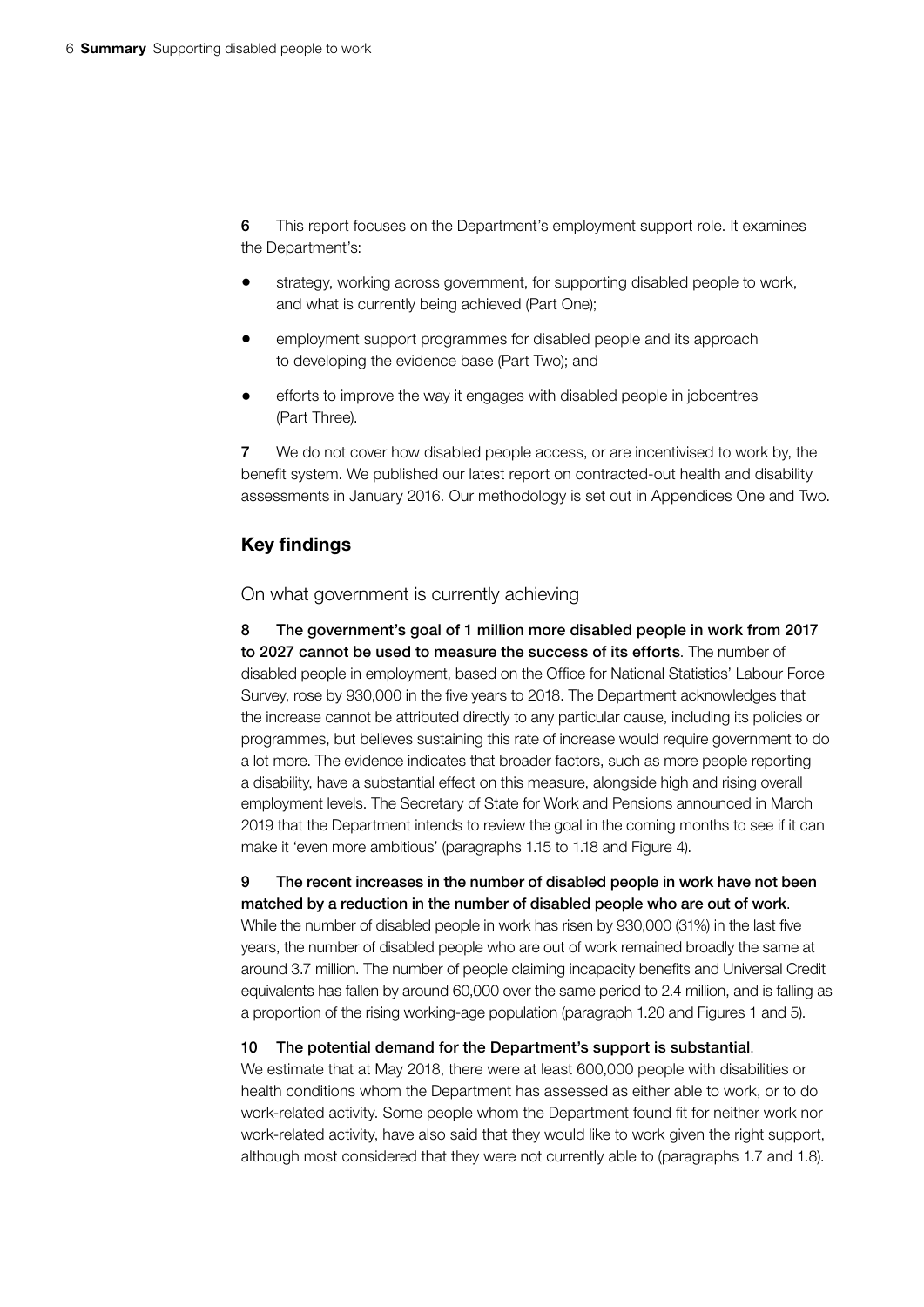11 The Department has not yet demonstrated how it will measure its progress more effectively. Other measures that have been proposed by external commentators include disability pay and job satisfaction gaps. The Department told us that it plans to report progress against a range of statistical measures, such as employment rates and gaps, disability prevalence and flows in and out of employment. As it has not yet done so, we cannot assess whether the measures will enable it to evaluate its progress more effectively. The 1 million goal replaced the government's 2015 goal to halve the disability employment gap (the difference in the employment rates of disabled and non-disabled people). The gap has reduced by around 4 percentage points since 2015 and is currently around 30 percentage points (paragraphs 1.9, 1.19 and 1.20 and Figure 5).

#### On government's strategy for supporting disabled people to work

12 Two years into the 10-year period of the goal, the government has not yet developed a full implementation plan to achieve it. Over the five years to 2022, the Department for Work & Pensions and Department of Health & Social Care are focusing on improving the evidence base around employment support programmes, to build a case for change, and making improvements to their existing programmes. In the *Improving Lives* command paper, they deferred significant change in occupational health services, the role of employers, or assessment processes for disability benefits. They are currently developing proposals in these areas, but these were not sufficiently advanced for us to consider as part of our review. The Department for Work & Pensions is recruiting a new Director General, Work and Health Services, to strengthen its activities to deliver working-age and disability benefits. The command paper also recognised that cross-government action may be needed to bring about transformational change but it is less clear how other departments will be involved (paragraphs 1.10 to 1.14 and 1.21).

13 Establishing the Work and Health Unit is a useful first step towards cross government collaboration on supporting disabled people to work. The Department established the Work and Health Unit (the Unit) with the Department of Health & Social Care to produce the *Improving Lives* command paper, coordinate cross-government research and evaluation and develop policy. For example, the paper contains a commitment and actions to help make employment a recognised health outcome (paragraphs 1.10, 1.13 and 1.14 and Figure 3).

#### 14 The Department recognises that it has limited evidence of what works.

The Department has had employment support programmes in place for several decades. Over that time it has evaluated aspects of many of its programmes. However, it has only rarely undertaken rigorous evaluation of programmes' impact on disabled people's employment outcomes. While undertaking this kind of evaluation can be challenging, the Department recognises that doing so puts it in a better position to make informed decisions. For example, it discontinued the Pathways to Work programme after an impact evaluation found it had insufficient impact. Although evaluations are planned, the Department has not completed robust impact evaluations on any of the programmes it currently has in place, meaning neither we nor the Department can yet say whether they are effective or not (paragraphs 2.3, 2.8, 2.9, 2.13 and 2.16 and Figure 7).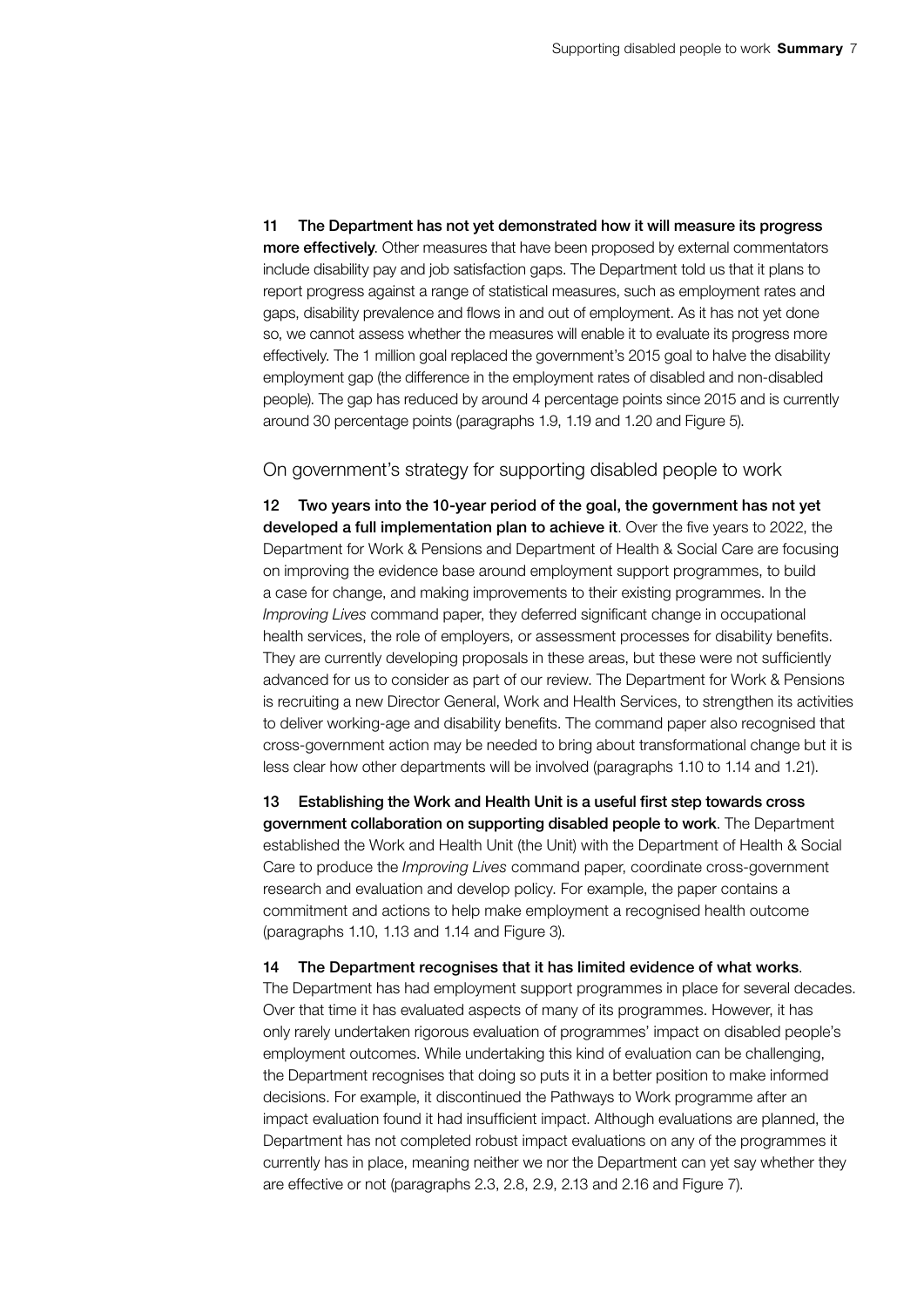15 The Department's current focus on evidence is welcome. The Department has allocated £100 million to pilot initiatives and evaluation, including impact evaluations, over 2017-2019. This represents a clear commitment to improving the evidence base of its programmes. More recent programmes, such as the Work and Health Programme, have impact evaluation built in from the start of the programme (paragraphs 2.4, 2.16 and 2.17 and Figure 8).

16 Turning the results of trials into a clear and funded strategy for more transformational change will not necessarily be straightforward. We consider the Department faces two key challenges. First, there may well not be a 'silver bullet' that would lead to significant improvements in effectiveness. Second, developing any business case for cross-government action has historically been difficult. The Department is not expecting results from most of its trials until at least 2020. This means it will not have them in time for the next spending review, which the Treasury has said will be in 2019, and there will be little time to develop plans before 2022 (paragraph 2.18 and Figure 12).

17 The Department has made improvements to the way it manages its current employment support programmes. While it creates an improved evidence base, the Department has focused on improving its programmes through ongoing small changes. We found recent improvements to the way the Department manages its programmes, including how it manages contracts with external providers of employment support programmes, such as the Work and Health Programme (paragraphs 2.15 and 2.16 and Appendix Three).

18 The Department continues to underspend its budgets, particularly where the programmes are voluntary. The Department continues to overestimate the take-up rate of some of its programmes and consequently underspends against its budgets. For example, the Work and Health Programme has so far had significantly lower take-up than expected. This is partly because these programmes are now voluntary; the Department believes that there are enough eligible claimants but that it needs to increase their willingness to engage. We also found that the Department could do more to use frequent and regular customer feedback to manage its programmes (paragraphs 2.10 and 2.14 and Figures 9 and 10 and Appendix Three).

On the Department's efforts to improve the way jobcentres engage with disabled people

19 The Department now believes its previous target-driven culture created perverse incentives. These included encouraging work coaches to focus on helping the easiest-to-help into work, however temporary that work might be. The Department told us that since 2017 it had stopped local reporting of targets, benefit off-flow and other performance measures because it wanted to move away from its previous target-driven culture (paragraph 3.4).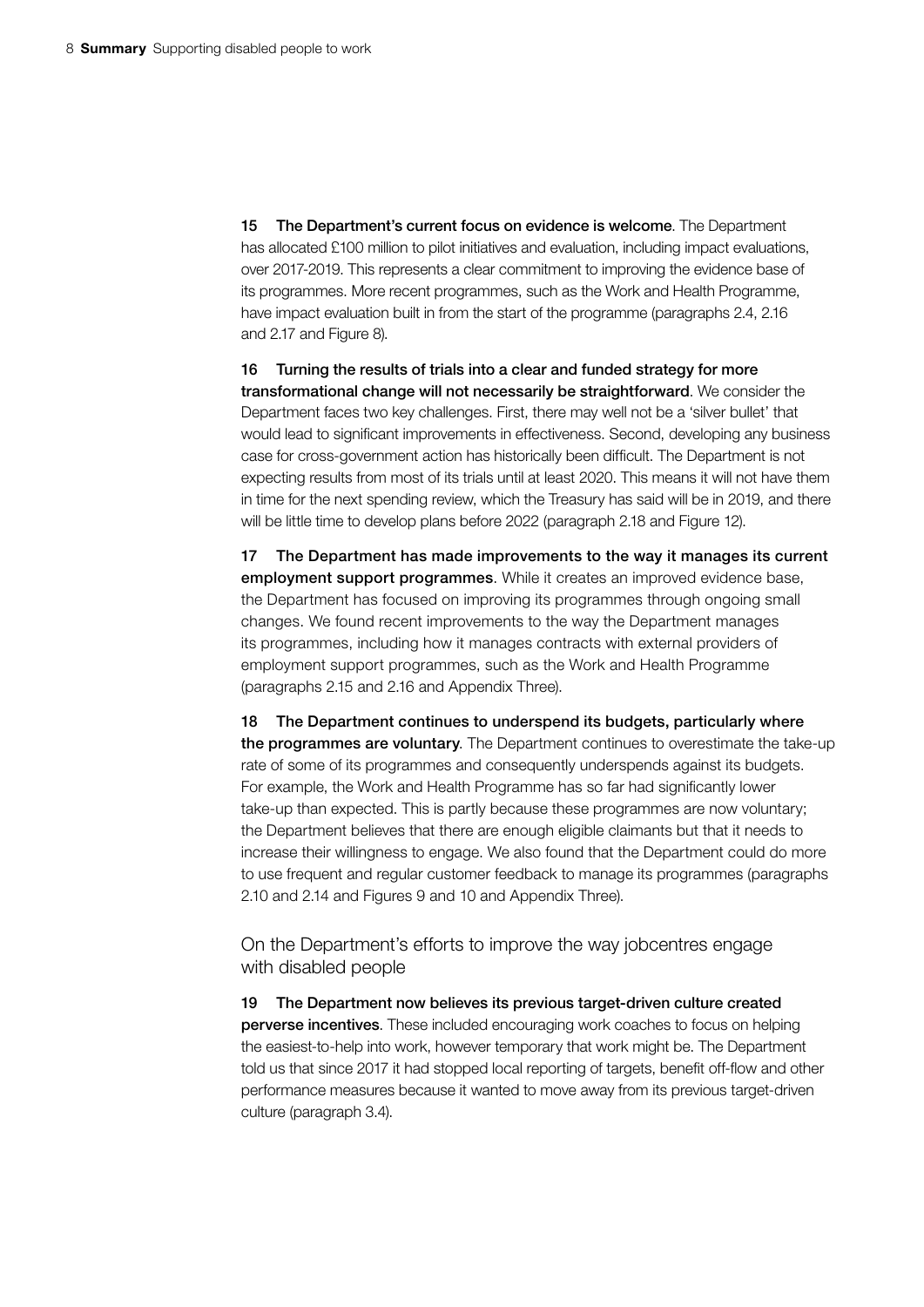20 The Department's new approach to supporting disabled people focuses on providing personalised support to meet claimants' needs. As part of rolling out Universal Credit, the Department has said it wants to create a more supportive environment and culture in which work coaches, who are the front-line staff in jobcentres, deliver personalised and tailored support to claimants. In practical terms, this means engaging with claimants to: understand their circumstances to help assess their barriers to work; agree appropriate goals; refer claimants to specialist employment support; and tailor the conditionality regime for their benefits. Although the Department has not set out how it will objectively measure the change, we saw this new culture in practice across the jobcentres we visited and it was supported by the work coaches we spoke to (paragraphs 3.3, 3.8, 3.11 and Figure 13).

21 Work coaches can only be expected to do so much. The Department does not expect work coaches to directly address claimants' other needs, such as their health or housing needs, only to signpost claimants to other sources of support. Work coaches are executive officers (broadly equivalent to a graduate entry to the civil service) who are required to undertake relatively limited formal training in disability issues or coaching techniques (paragraphs 3.7, 3.11 and 3.17).

22 The Department is providing more support to work coaches to help them understand disabled people's needs better. The Department is providing more training to work coaches and is also investing in support roles, such as disability employment advisers and community partners with experience of disability issues. The aim is to help work coaches understand claimants' needs and identify other sources of support available locally. The Department is spending £53 million over 2017-2019 on these support roles. Work coaches we spoke to told us that they valued this support highly (paragraphs 3.9, 3.10 and 3.12).

23 The Department has also changed the way it measures jobcentres' performance. Its intention is for work coaches to provide a personalised service to claimants, rather than respond to targets. Local managers observe the quality of work coaches' interactions with disabled people and can look at each claim if necessary. The Department is also developing national performance indicators, such as timeliness of payments and job outcomes, based on emerging evidence of what it is important to monitor to achieve its intended level of performance. It uses these indicators to assess when to intervene locally (paragraphs 3.4 and 3.13).

24 The development of management information for Universal Credit is still ongoing. We recommended in 2015 that the Department design in management information from the start of its programmes with leading indicators to highlight any risks or problems. Judged against this benchmark, the Department is considerably behind where we would expect it to be at this stage of the Universal Credit roll-out (paragraph 3.14).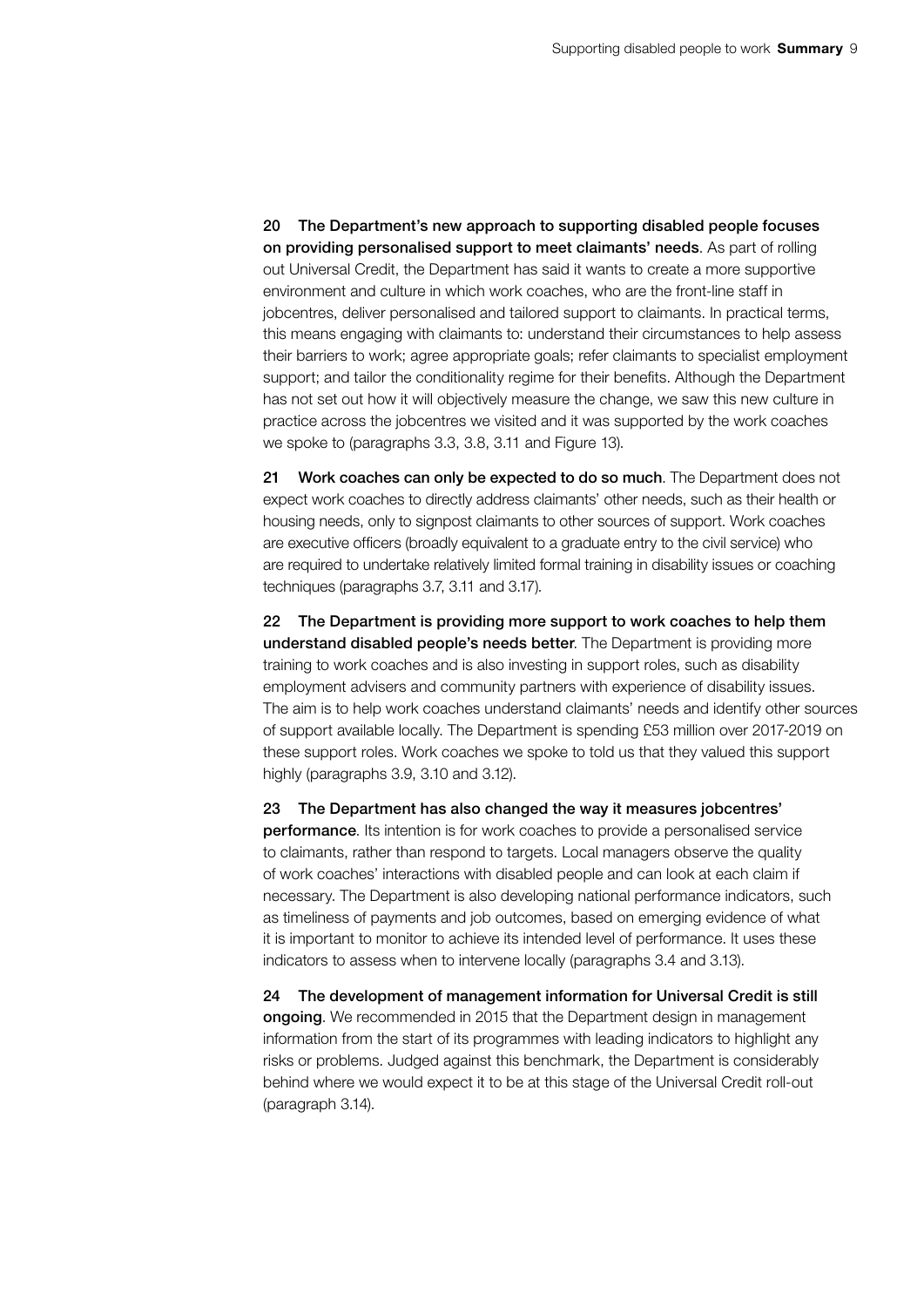25 The Department's approach means there are gaps in its understanding of how its jobcentres are providing services to disabled people. It is not always possible to rely on local observation and analysis of outcome data to understand the way jobcentres are interacting with disabled people. For instance:

- there are a number of indicators the Department has chosen not to measure. For example, the Department is not tracking the length of time work coaches spend with claimants. It is tracking the frequency of contact with claimants and uses the frequency of contact with non-disabled people as one of its performance targets. It also does not measure claimants' satisfaction with all of its disability employment support providers and programmes. It collects more general user feedback using a range of methods including national surveys. It is at an early stage of mapping externally provided services locally and does not record all its referrals;
- it is difficult to measure whether the Department is providing the best support for disabled people. Many disabled people are not expected to look for work and, for others, work may be a longer-term goal. Relying on outcome data, such as whether people enter and retain work, may not pick up variations in the service provided to this group. The Department does not have a way of measuring claimants' progress towards work. It is currently considering whether this is possible, as part of its evaluations; and
- the Department cannot assess whether disabled people receive a consistent service between jobcentres or over time. Its systems do not allow it to assess the content of claimant commitments, which should set out the goals that claimants and their work coaches have agreed, without reviewing each one. (paragraph 3.15 and Appendix Four).

26 There is a risk that service levels will not be sustained as pressure on jobcentres increases. Each work coach's caseload is expected to increase from around 130 currently to over 280 as jobcentres take on more Universal Credit claimants. Within this, the number of claimants per work coach in the intensive work search group (who require the most time with work coaches) is expected to increase from 96 to 133 (an increase of 39%). This is based on revised forecasts that provide more detail than was set out in our 2018 report: *Rolling out Universal Credit*. 1 There remains a risk that work coaches will not be able to maintain the time they spend with claimants who have barriers to work or meet the stated aim to spend more time with disabled people who are furthest from the job market. This risk is likely to increase if there is a fall in general employment. The Department told us that it might require additional funding to maintain service levels if the caseload grows above its forecast (paragraphs 3.16 to 3.17).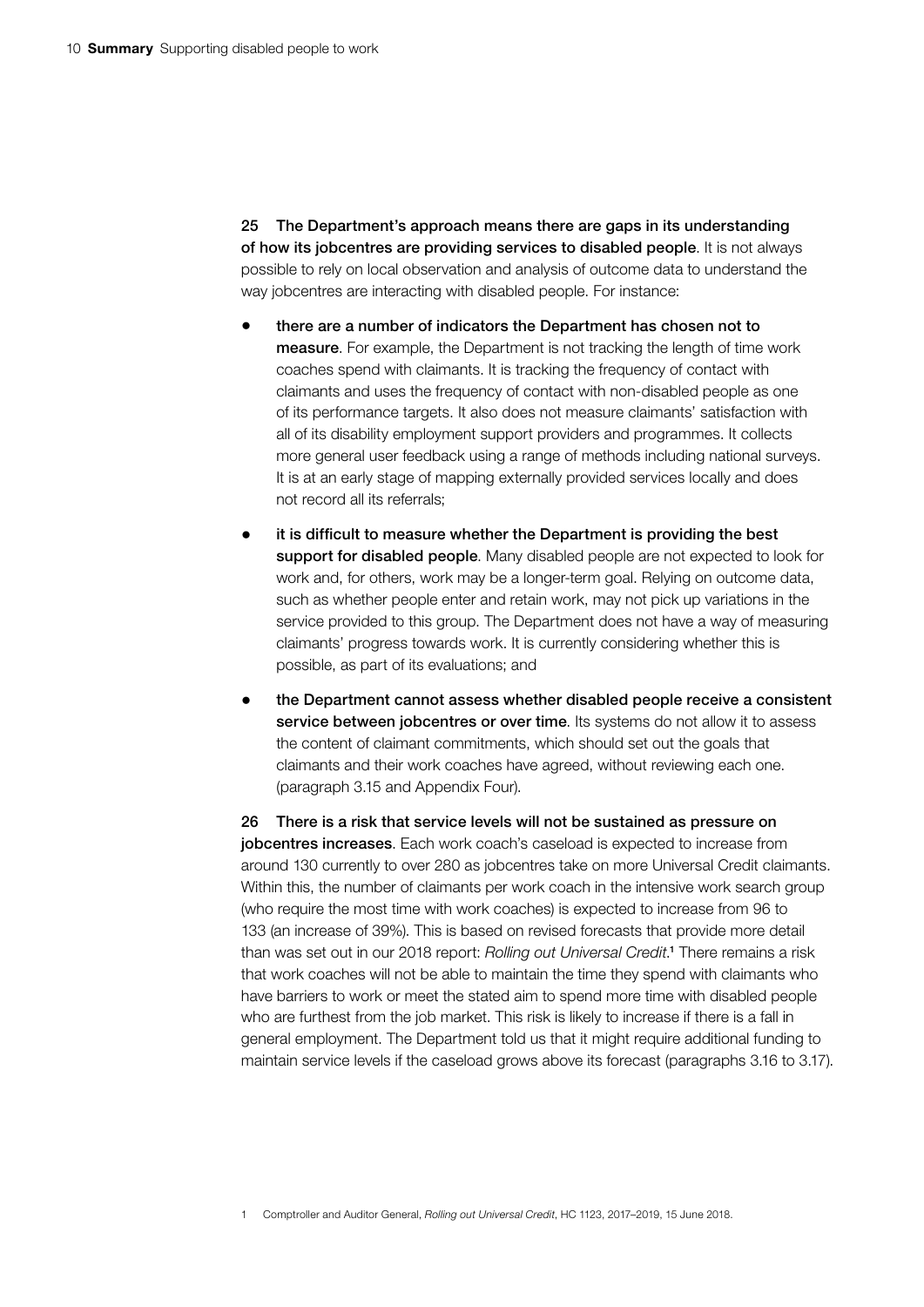#### Conclusion on value for money

27 The Department has recognised that it does not understand enough to frame a full implementation strategy for helping more disabled people to work. It is positive that it is making an effort to improve disabled people's experience when they enter a jobcentre. It is also positive that it is starting to work more closely with the Department of Health & Social Care to improve the evidence base of what works. And it is positive that there has been recent growth in the number of disabled people in work. However, neither we nor the Department can tell how much of the improvement is a function of changes in how people already in work report disability, 'all boats rising with the tide' of high employment, or its actions to support more disabled people to work.

28 Given the Department has had programmes in place to support disabled people for over half a century, it is disappointing that it is not further ahead in knowing what works and that it lacks a target that it is willing to be held to account for. While the commitment to gathering evidence is welcome, until it has a clear understanding of what works, and a plan to use that evidence, it is not possible to say the Department is achieving value for money.

#### Recommendations

29 We recommend that the Department, working with the Department of Health & Social Care and the Work and Health Unit as appropriate:

#### Cross-government strategy

- a Lead in establishing a clear cross-government strategy supported by:
	- a full implementation plan for the 10-year strategy, with clear accountabilities;
	- appropriate forums for coordinating delivery across government, building on the Unit; and
	- a robust set of performance indicators that reflect each department's performance. For example, we would expect the Department's performance measures to include clear and direct measures of each of its own programmes' performance as well as the overall impact of government policy against a set of measures.